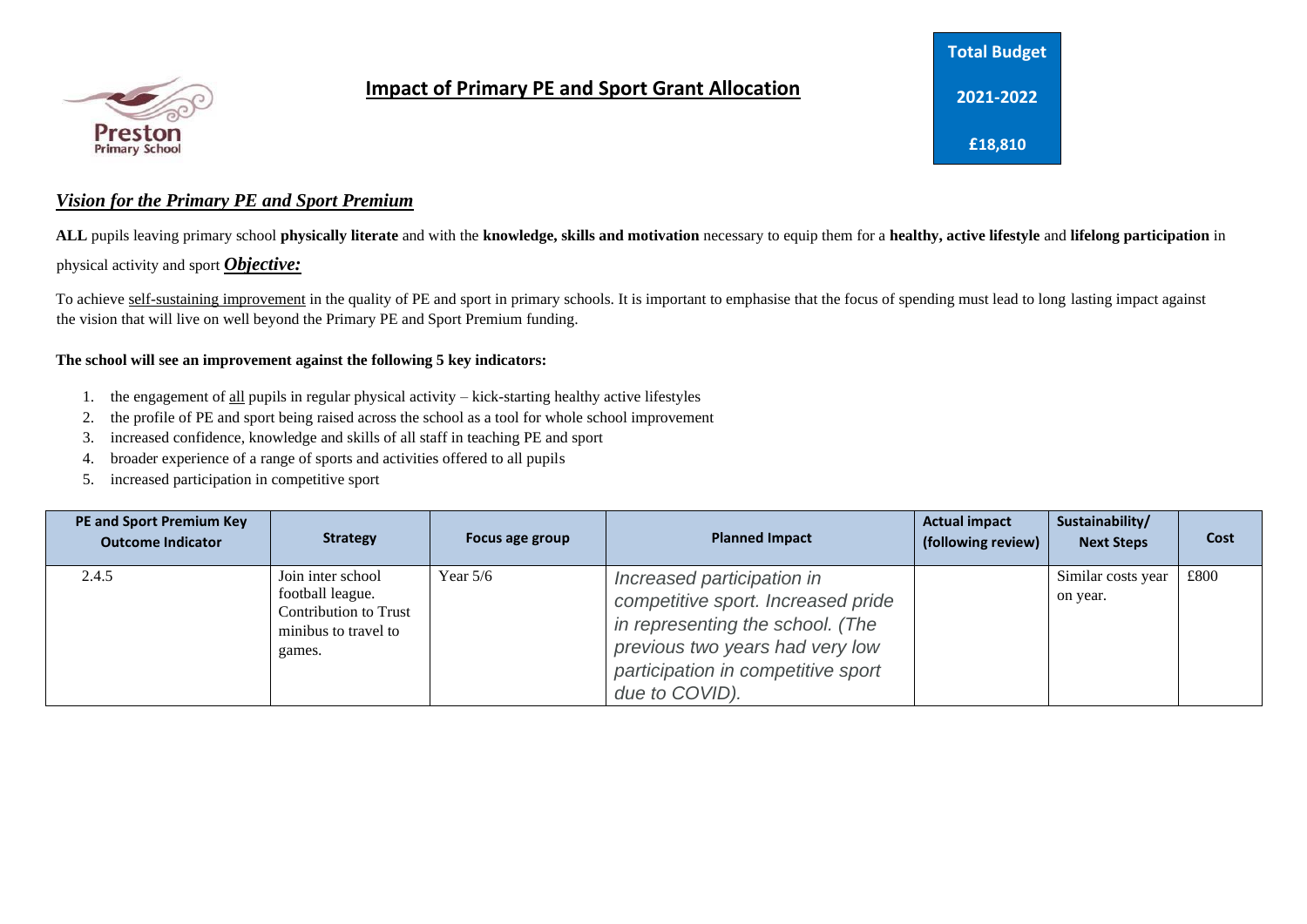| 1 to 5. | To extend capacity<br>of swimming<br>lessons by<br>establishing<br>changing rooms to<br>be used by all<br>children (above<br>planned capital<br>expense)<br>Also extend<br>capacity with new<br>lane ropes and new<br>pool cover,<br>allowing more<br>lessons over more<br>weeks.<br>Replacement of<br>pump in pump<br>room. Purchase of<br>new Controller for<br>chemical pump.<br>Plus purchase of<br>new chemicals<br>dispenser pump. | All year groups | Increased pride in our swimming<br>pool. Increased use of pool.<br>Increased temperature. Restart<br>swimming galas. Invite parents in<br>when allowed by covid guidance.<br>This will result in a longer teaching<br>season, high percentage of<br>confident swimmers. Approximately<br>82% of our Year 6 children can<br>swim 25 metres confidently, with a<br>range of different strokes and are<br>aware of how to perform shallow<br>water rescues. |  | Pool revamp<br>should be a one off<br>with the three year<br>maintenance plan<br>to ensure the<br>facility is kept at<br>its best. | £13000 |
|---------|------------------------------------------------------------------------------------------------------------------------------------------------------------------------------------------------------------------------------------------------------------------------------------------------------------------------------------------------------------------------------------------------------------------------------------------|-----------------|----------------------------------------------------------------------------------------------------------------------------------------------------------------------------------------------------------------------------------------------------------------------------------------------------------------------------------------------------------------------------------------------------------------------------------------------------------|--|------------------------------------------------------------------------------------------------------------------------------------|--------|
|---------|------------------------------------------------------------------------------------------------------------------------------------------------------------------------------------------------------------------------------------------------------------------------------------------------------------------------------------------------------------------------------------------------------------------------------------------|-----------------|----------------------------------------------------------------------------------------------------------------------------------------------------------------------------------------------------------------------------------------------------------------------------------------------------------------------------------------------------------------------------------------------------------------------------------------------------------|--|------------------------------------------------------------------------------------------------------------------------------------|--------|